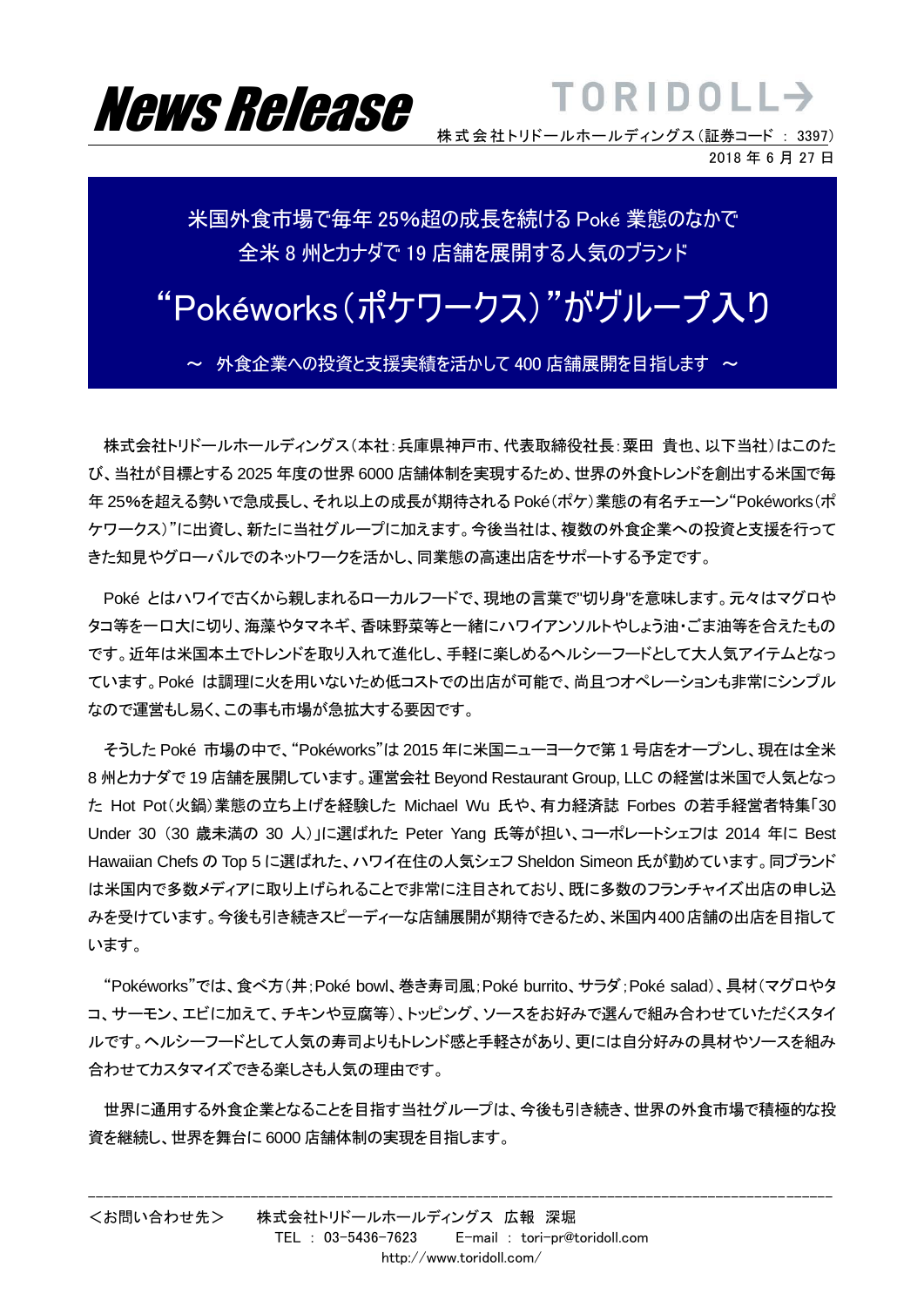## TORIDOLL-

#### 株式会社 トリドールホールディングス(証券コード : 3397)

#### 【SIGNATURE WORKS】 ※おススメの組み合わせメニュー

| HAWAIIAN CLASSIC     | UMAMI CLASSIC        | SPICY AHI                |
|----------------------|----------------------|--------------------------|
| SHISO SALMON         | SPICY PONZU ALBACORE | WASABI SHRIMP & SCALLOPS |
| SWEET GINGER CHICKEN | SWEET CHILITOFU (v)  |                          |

#### 【POKÉ YOUR WAY】 ※お好みで組み合わせられるメニュー

#### 1. Choose a BASE

POKÉ BOWL(ポケ丼)

kale noodle(ケール麺), sushi rice(酢飯), organic brown rice(玄米), or quinoa(キヌア)

POKÉ BURRITO(巻き寿司)

sushi rice(酢飯) & roasted seaweed wrap(海苔巻き)

POKÉ SALAD(サラダ)

fresh romaine(ロメインレタス) and spring mix(数種の野菜)

#### 2. Pick your PROTEIN

Ahi Tuna(マグロ)、Albacore Tuna(ビンナガマグロ)、Organic Tofu(豆腐)、Salmon(鮭)、Scallops(ホタテ)、Shrimp(えび)、Chicken(鶏)

#### 3. Add MIX-INS

Blanched Kale(ケール)、Chopped Shiso(しそ)、Cilantro(コリアンダー)、Cucumber(きゅうり)、Diced Mango(マンゴー)、Edamame(枝豆)、 Fresh Jalapeno(ハラペーニョ)、Hijiki Seaweed(ひじき)、Ogo Seaweed(おごのり)、Orange Slice(オレンジ)、Sweet Onion(タマネギ)

#### 4. Choose a FLAVOR

Pokéworks Classic、Umami Shoyu、Ponzu Fresh、Sriracha Aioli、Wasabi Aioli、Spicy Ginger、 Sweet Chili Gochujang、Classic Salt、

#### 5. Add TOPPINGS

Avocado(アボカド)、Surimi Salad(カニカマ)、Green Onion(青ねぎ)、Masago(まさご)、Pickled Ginger & Wasabi(ガリとワサビ)、 Seaweed Salad(海草サラダ)、Sesame Seeds(ごま)、Spicy Furikake(ふりかけ)、Wasabi Tobiko(ワサビとびこ)

#### 6. Choose CRUNCH

 Garlic Crisps(フライドガーリック)、Lotus Chips(レンコンチップ)、Macadamia Nuts(マカダミアナッツ)、Onion Crisps(フライドオニオン)、 Shredded Nori(刻み海苔)、Toasted Rice Puffs(あられ)、Wonton Crisps(揚げワンタン)

------------------------------------------------------------------------------------------------

#### 【新グループ会社概要】

- 会 社 名 : Beyond Restaurant Group, LLC
- 代 表 者 : Michael Wu
- 所 在 地 : 220 Technology Drive, Suite 120 Irvine, CA, 92618 USA
- 設 立 年 : 2014 年 12 月
- 業務内容: 外食店舗の企画・運営
- 業 態 : カジュアルフードチェーン "Pokéworks(ポケワークス)"